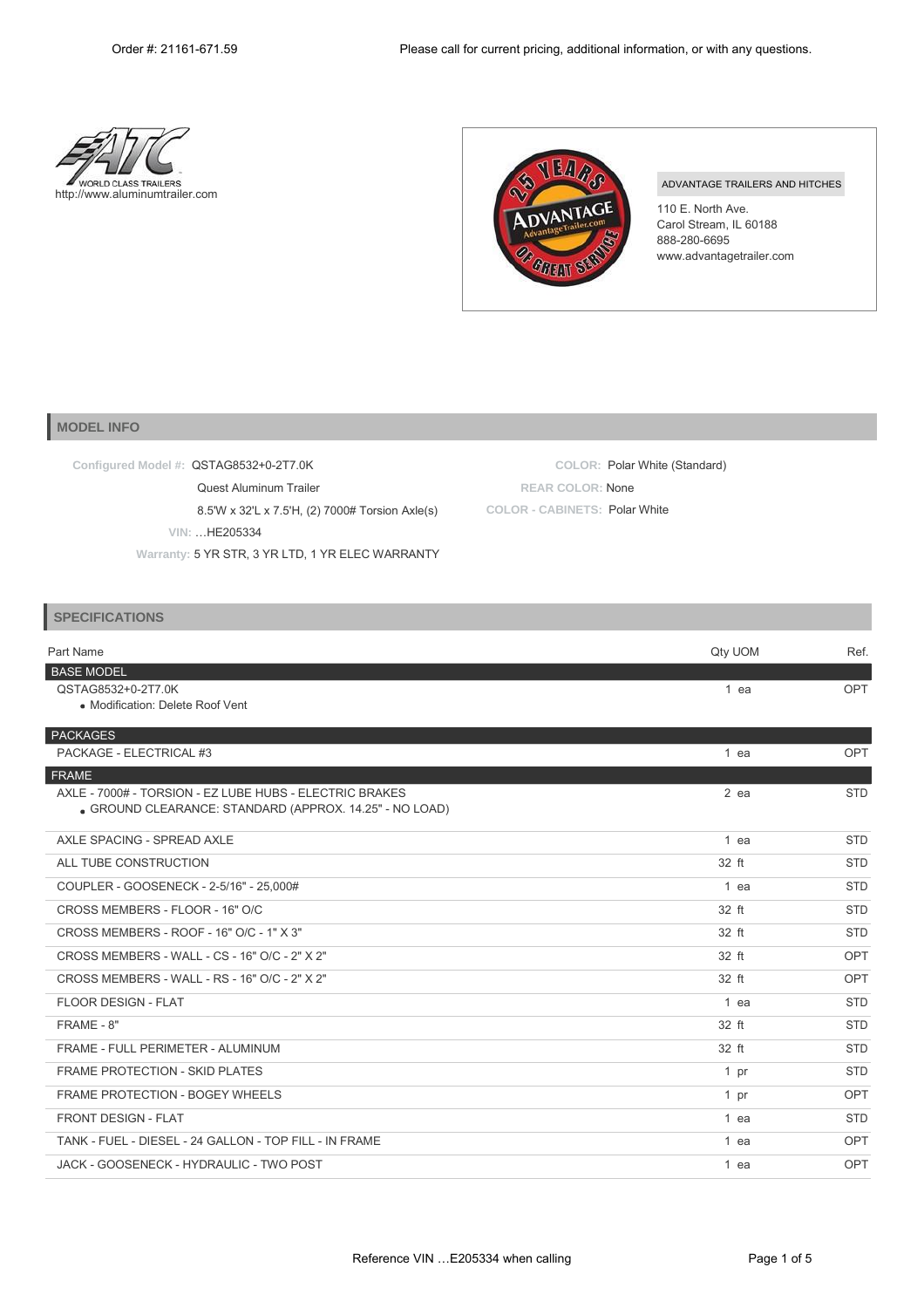| JACK - STABILIZER - SCISSOR - 24" - 5000#<br>• Location: REAR                                  | 1 pr   | <b>OPT</b> |
|------------------------------------------------------------------------------------------------|--------|------------|
| TIRE/WHEEL - ST235/85R16/LRG - RADIAL ON ALUMINUM - W/STAINLESS STEEL LUGNUTS                  | 4 ea   | <b>OPT</b> |
| SPARE TIRE/WHEEL - ST235/85R16/LRG - RADIAL ON ALUMINUM                                        | $2$ ea | <b>OPT</b> |
| SPARE TIRE MOUNT - INTERIOR WALL                                                               | 1 ea   | <b>OPT</b> |
| PARTITION WALL - WELDED CONSTRUCTION - W/ 28" POCKET DOOR                                      | 1 ea   | <b>OPT</b> |
| PARTITION WALL COVERING - SCREWLESS ALUMINUM<br>• FRONT SIDE                                   | 1 ea   | <b>OPT</b> |
| PARTITION WALL COVERING - SCREWLESS ALUMINUM<br>• BACK SIDE                                    | 1 ea   | OPT        |
| TRUCK PLUG - 7 WAY - GOOSENECK                                                                 | 1 ea   | <b>STD</b> |
| BACKER - AL - 0.125" - WALL                                                                    | 8 sq   | <b>OPT</b> |
| <b>EXTERIOR</b>                                                                                |        |            |
| EXTERIOR ALUMINUM - STANDARD COLOR<br>• Color: Polar White (Standard)                          | 32 ft  | <b>STD</b> |
| <b>EXTERIOR FASTENER - SCREWLESS</b>                                                           | 32 ft  | <b>STD</b> |
| <b>EXTERIOR ALUMINUM THICKNESS - .030</b>                                                      | 32 ft  | <b>STD</b> |
| RAILING - VIEWING RAIL - ALUMINUM - FOLD DOWN                                                  | 62 ft  | <b>OPT</b> |
| <b>FENDERETTES - AL</b>                                                                        | 4 ea   | <b>STD</b> |
| LADDER - EXTERIOR - REMOVABLE                                                                  | 1 ea   | <b>OPT</b> |
| ROOF - ONE PIECE - ALUMINUM                                                                    | 32 ft  | <b>STD</b> |
| ROOF - WALK ON - PLYWOOD - 3/8"<br>● 175 LBF / LINEAR FT - NOT TO EXCEED 2000# FOR ENTIRE ROOF | 32 ft  | OPT        |
| TRIM - VERTICALS - FRONT - COLOR MATCHED                                                       | 1 ea   | <b>STD</b> |
| TRIM - HEADER - REAR - COLOR MATCHED                                                           | 1 ea   | <b>STD</b> |
| TRIM - VERTICALS - REAR - COLOR MATCHED                                                        | 1 ea   | <b>STD</b> |
| TRIM - RUB RAIL - UPPER - ALUMINUM - 3"                                                        | 32 ft  | <b>STD</b> |
| TRIM - RUB RAIL - LOWER - ALUMINUM - 3"                                                        | 32 ft  | <b>STD</b> |
| <b>DOT TAPE</b>                                                                                | 32 ft  | <b>STD</b> |
| <b>DOORS</b>                                                                                   |        |            |
| DOOR - REAR RAMP - PREMIUM - CONTINUOUS ALUMINUM HINGE - 4000# RATED<br>• NO TRANSITION FLAP   | 1 ea   | OPT        |
| RAMP DOOR EXTERIOR - REAR - COLOR MATCHED                                                      | 1 ea   | OPT        |
| DOOR HARDWARE - LATCH - BAR LOCK - ALUMINUM                                                    | 1 pr   | <b>STD</b> |
| HASP - STAINLESS STEEL - FOR CAM BARS/BAR LOCKS ON RAMP DOOR                                   | 1 pr   | OPT        |
| DOOR - ENTRANCE - 405 SERIES - 36" X 78" - FLUSH LOCK<br>• RIGHT HINGE                         | 1 ea   | OPT        |
| GAS SHOCK ON ENTRANCE DOOR                                                                     | 1 ea   | OPT        |
| STEP - SLIDE IN/OUT - ALUMINUM - 36"                                                           | 1 ea   | <b>OPT</b> |
| STEP - TWO STEP - PORTABLE - ALUMINUM - 36"                                                    | 3 ea   | OPT        |
| DOOR - ACCESS - 405 SERIES - 36" X 24" - TOP HINGE - IN RISER<br>• INCLUDES: ATP GRAVEL GUARD  | 1 pr   | <b>OPT</b> |
| DOOR - ACCESS - 405 SERIES - 48" X 36"<br>• TOP HINGE<br>• LOCATED IN BUNK                     | 1 ea   | OPT        |
| <b>GAS SHOCK</b><br>• USED FOR: BUNK ACCESS DOOR                                               | 1 pr   | OPT        |
| DOOR - FUEL - CAST ALUMINUM - LOCKABLE                                                         | 1 ea   | <b>PKG</b> |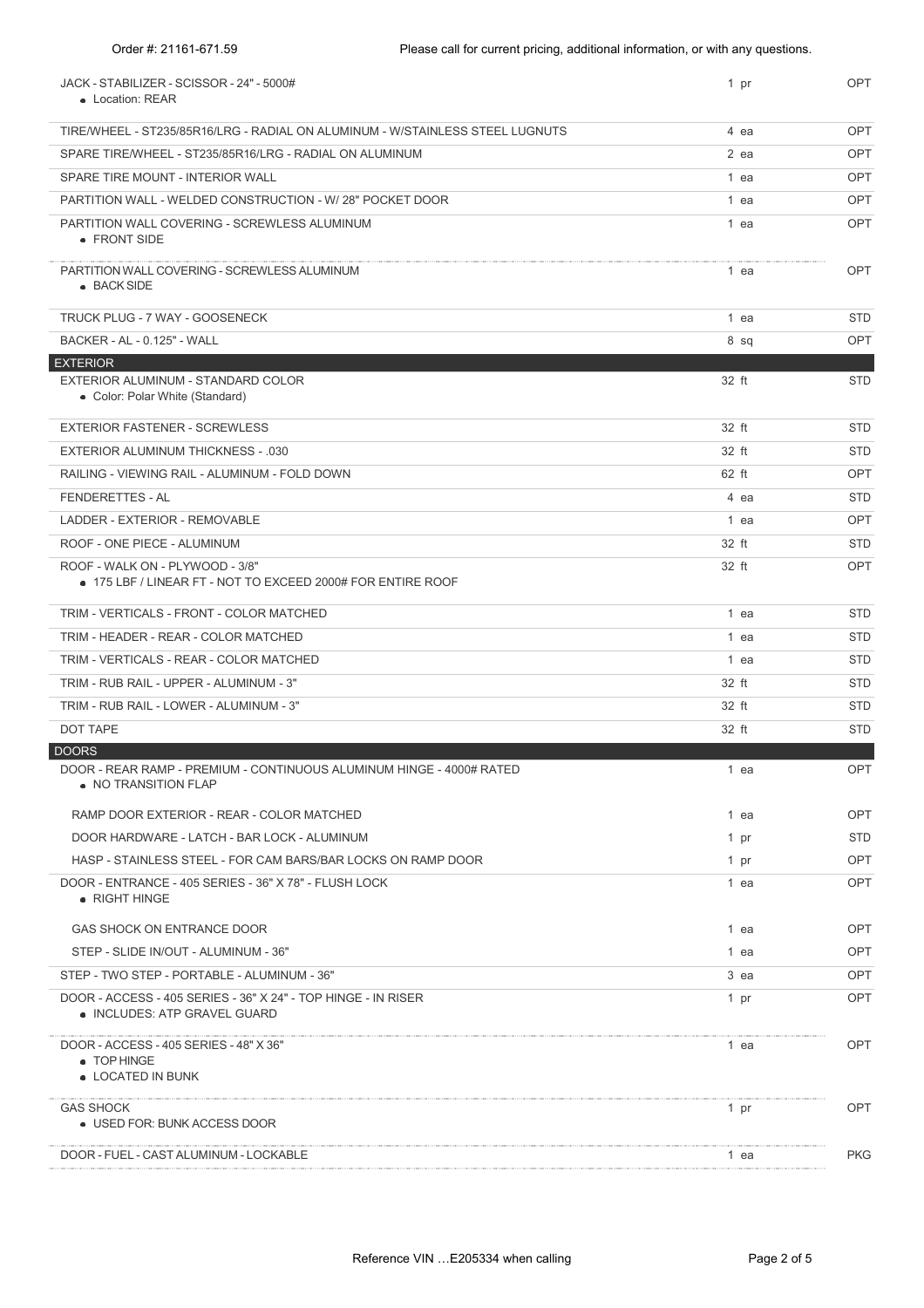| DOOR - GENERATOR - 405 SERIES - 42" X 36"<br>• TOP HINGE                                                                                                                                                                  | 1 ea   | OPT        |
|---------------------------------------------------------------------------------------------------------------------------------------------------------------------------------------------------------------------------|--------|------------|
| <b>GAS SHOCK</b><br>. USED ON: BUNK GENERATOR DOOR                                                                                                                                                                        | 1 pr   | <b>OPT</b> |
| STAGE DOOR - 14' LENGTH<br>. DOES NOT INCLUDE STAGE LEGS<br>. DOES NOT INCLUDE SPRING ASSIST<br>• DOES NOT INCLUDE RAILING<br>• TRAILERS WITH MORE THAN ONE STAGE OR SLIDE OUT REQUIRE ATC ENGINEERING & PRICE VALIDATION | $1$ ea | OPT        |
| DOOR ACCESSORIES - ALUMINUM BAR LOCK FOR RAMP OR STAGE DOOR                                                                                                                                                               | $1$ pr | OPT        |
| STRAP LIFT MECHANISM - 2 STRAPS<br>$(2)$ 5000# D-RINGS<br>• INTERIOR MANUAL SWITCH<br>· WIRELESS REMOTE<br>• BATTERY REQUIRED FOR OPERATION - NOT INCLUDED                                                                | 1 ea   | OPT        |
| STAGE LEG FOR RAMP/STAGE - (STANDARD TRAILERS)                                                                                                                                                                            | 8 ea   | OPT        |
| <b>INTERIOR</b>                                                                                                                                                                                                           |        |            |
| <b>INTERIOR HEIGHT - 7.5'</b>                                                                                                                                                                                             | 32 ft  | OPT        |
| CABINET - ALUMINUM - LOWER - STRAIGHT - 72"W<br>• Cabinet Color: Polar White                                                                                                                                              | 1 ea   | OPT        |
| COUNTERTOP - ALUMINUM - FOR BASE CABINET<br>. USED FOR: 72" STRAIGHT CABINET                                                                                                                                              | 6 ft   | OPT        |
| INTERIOR CEILING - SCREWLESS ALUMINUM<br>• Cove Color: Polar White<br>• Ceiling Color: Polar White (Standard)<br>• Spring Box Color: Polar White                                                                          | 32 ft  | OPT        |
| INSULATION - CEILING - EPS - 1" - R-3                                                                                                                                                                                     | 32 ft  | OPT        |
| INTERIOR WALLS - SCREWLESS ALUMINUM<br>• Wall Color: Polar White (Standard)                                                                                                                                               | 32 ft  | OPT        |

INSULATION - WALLS - EPS - 1" - R-3 32 ft OPT FLOORING - CARPET - GREY LOCATION: BUNK AREA 8 ft OPT FIRE EXTINGUISHER - 2.5# BC 1 ea OPT SMOKE DETECTOR AND THE STATE OF THE STATE OF THE STATE OF THE STATE OF THE STATE OF THE STATE OF THE STATE OF THE STATE OF THE STATE OF THE STATE OF THE STATE OF THE STATE OF THE STATE OF THE STATE OF THE STATE OF THE STAT CO DETECTOR 1 ea OPT LP DETECTOR 1 ea OPT STEPS - LEADING INTO GOOSENECK - ATP - 24"W 1 ea CPT CONSERVER CHARGE AT A CPT CONSERVER CHARGE AT A CPT CONSERVER CHARGE AT A CPT CONSERVER CHARGE AT A CHARGE AT A CHARGE AT A CHARGE AT A CHARGE AT A CHARGE AT A CHARGE AT AIRLINE TRACK - RECESSED - FLOOR **ALL AIRLINE TRACK - RECESSED - FLOOR** 41 ft **OPT** AIRLINE TRACK TIE DOWN RING NOTE AND A SERVER THE OPT AND ALL THE SERVER THE OPT AND ALL THE OPT AND A SERVER THE OPT

| WHEEL BOX - SMOOTH AL                                                                  | 2 ea | <b>STD</b> |
|----------------------------------------------------------------------------------------|------|------------|
| <b>ELECTRICAL</b>                                                                      |      |            |
| BATTERY - 12V AGM (930 CA, 775 CCA)                                                    | 1 ea | <b>PKG</b> |
| BREAKER BOX - 100 AMP<br>• 12 SPACE, 24 CIRCUIT PANEL<br>$\bullet$ 50 AMP MAIN BREAKER | l ea | OPT        |

| BATTERY - 12V AGM (930 CA, 775 CCA)                 | ea   | OPT        |
|-----------------------------------------------------|------|------------|
| SWITCH - POWER CUT-OFF - MANUAL - 12V               | ea   | <b>PKG</b> |
| CONVERTER - 55 AMP WITH BATTERY CHARGER             | ea   | OPT        |
| POWER INLET - MOTORBASE - 50A - W/ SHORE CORD - 25' | 1 ea | PKG.       |
| LIGHT - CLEARANCE - LED - 12V - AMBER - LOWER       | 4 ea | STD.       |
| LIGHT - CLEARANCE - LED - 12V - AMBER - UPPER       | 9 ea | STD.       |
|                                                     |      |            |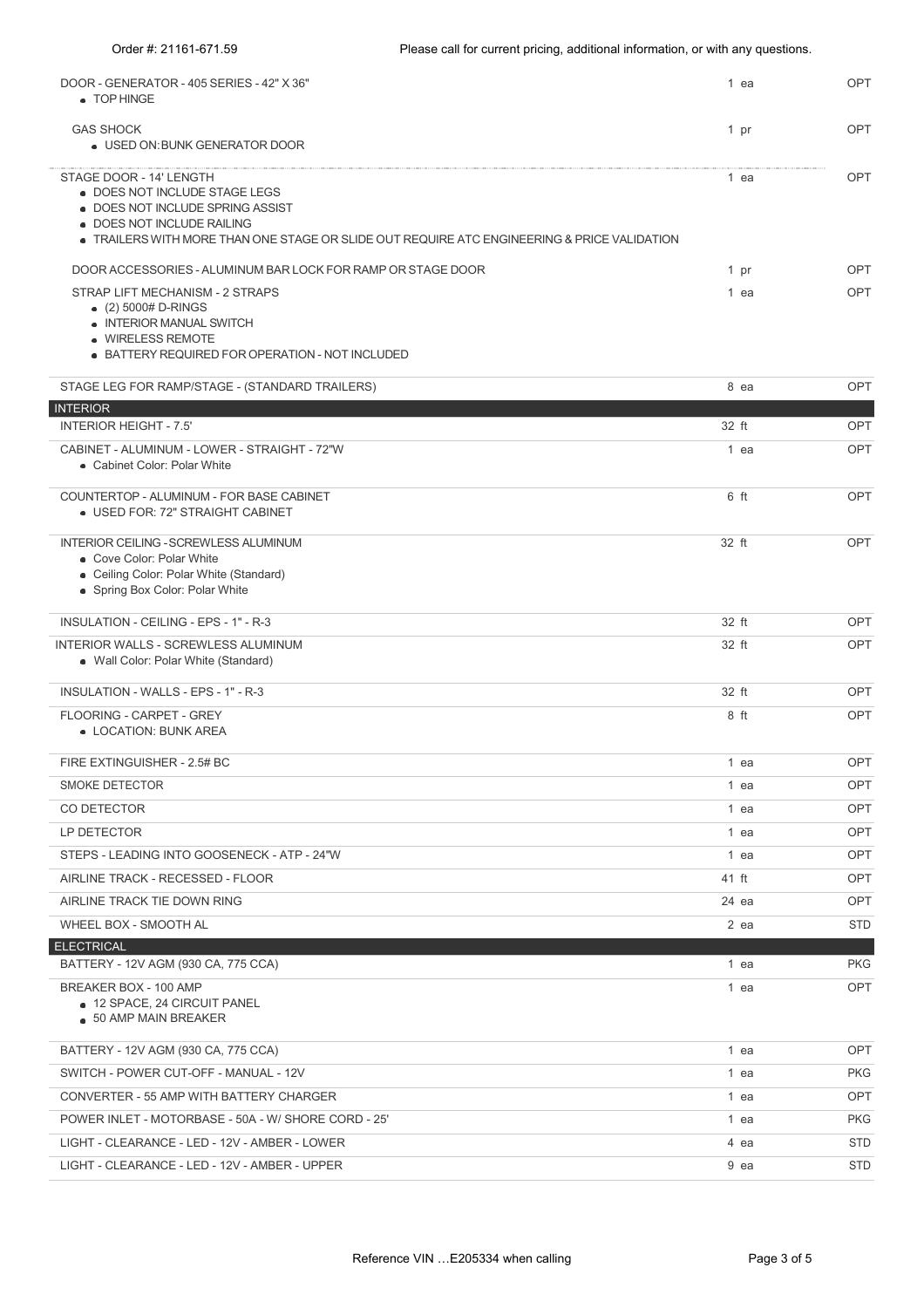| LIGHT - CLEARANCE - LED - 12V - RED - LOWER                                                                                                                                                                                                                                                                                                                | $2$ ea  | <b>STD</b> |
|------------------------------------------------------------------------------------------------------------------------------------------------------------------------------------------------------------------------------------------------------------------------------------------------------------------------------------------------------------|---------|------------|
| LIGHT - CLEARANCE - LED - 12V - RED - UPPER                                                                                                                                                                                                                                                                                                                | 7 ea    | STD        |
| LIGHT - TAILLIGHT - SLIMLINE - LED - 12V - RED                                                                                                                                                                                                                                                                                                             | 1 pr    | <b>STD</b> |
| LIGHT - SCENE - LED - HIGH OUTPUT - 12V - NON RECESSED - 7" X 3"                                                                                                                                                                                                                                                                                           | 4 ea    | <b>PKG</b> |
| SWITCH - WALL - 12V<br>• Used For: Exterior Scene Lights                                                                                                                                                                                                                                                                                                   | 2 ea    | <b>PKG</b> |
| RECEPTACLE - INTERIOR - 120V - 15A<br>• GFCI PROTECTED WHERE REQUIRED BY CODE                                                                                                                                                                                                                                                                              | $11$ ea | <b>PKG</b> |
| LIGHT - DOME - LED - 12V - NON RECESSED                                                                                                                                                                                                                                                                                                                    | 2 ea    | <b>OPT</b> |
| SWITCH - WALL - 3 WAY - 12V<br>• USED FOR: LIGHT - DOME - LED - 12V - NON RECESSED                                                                                                                                                                                                                                                                         | 1 pr    | <b>OPT</b> |
| LIGHT - RECTANGULAR - LED - 18" - 12V - RECESSED - W/ TRIM RING                                                                                                                                                                                                                                                                                            | 7 ea    | <b>PKG</b> |
| SWITCH - WALL - 3 WAY - 12V<br>. USED FOR: LIGHT - RECTANGULAR - LED - 18" - 12V - RECESSED - W/ TRIM RING                                                                                                                                                                                                                                                 | 1 pr    | <b>OPT</b> |
| SWITCH - RELAY - 12V - 30A                                                                                                                                                                                                                                                                                                                                 | $2$ ea  | <b>OPT</b> |
| <b>FUEL GAUGE</b>                                                                                                                                                                                                                                                                                                                                          | 1 ea    | OPT        |
| <b>GENERATOR WIRE PREP - 50A</b>                                                                                                                                                                                                                                                                                                                           | 1 ea    | <b>OPT</b> |
| <b>GENERATOR COMPARTMENT - INSULATED - IN BUNK AREA</b><br>• GEN DOOR NOT INCLUDED<br>• INCLUDES GALVANIZED LINER<br>• COLOR: Polar White                                                                                                                                                                                                                  | 1 ea    | <b>OPT</b> |
| TRANSFER SWITCH - AUTO - 50A                                                                                                                                                                                                                                                                                                                               | 1 ea    | <b>OPT</b> |
| <b>ELECTRONICS</b><br>ALARM SYSTEM - PRO TEC PREMIUM W/ CELLULAR NOTIFICATION - USA                                                                                                                                                                                                                                                                        | 1 ea    | OPT        |
| • ALARM SOUNDS - LIGHTS FLASH - BRAKES LOCK<br>• (2) KEY FOB REMOTES INCLUDED<br>• (3) DOOR SENSORS INCLUDED<br>• INSURANCE REBATE CARD<br>• LIFETIME WARRANTY<br>• NO ANTENNA REQUIRED<br>• END USER RESPONSIBLE FOR 1-TIME ACTIVATION FEE \$15.00<br>• END USER HAS CHOICE OF SUBSCRIPTION RATES: MONTHLY \$25.00 / BI-ANNUAL \$125.00 / ANNUAL \$225.00 |         |            |
| ALARM SYSTEM DOOR SENSOR                                                                                                                                                                                                                                                                                                                                   | 3 ea    | <b>OPT</b> |
| STEREO - AM/FM/CD/MP3<br>• ANTENNA AND SIRIUS UNIVERSAL TUNER INCLUDED<br>• SIRIUS READY AND I-POD READY<br>• 12V BATTERY NOT INCLUDED<br>• BLUETOOTH READY<br>• INCLUDES: RCA CABLE<br>• STEREO MUST BE WITHIN 12' OF TV                                                                                                                                  | 1 ea    | <b>OPT</b> |
| SPEAKER - CEILING - RECESSED                                                                                                                                                                                                                                                                                                                               | 2 ea    | <b>OPT</b> |
| SPEAKER - EXTERIOR                                                                                                                                                                                                                                                                                                                                         | 1 pr    | OPT        |
| SPEAKER - EXTERIOR W/ AMP                                                                                                                                                                                                                                                                                                                                  | 1 pr    | <b>OPT</b> |
| PLUMBING & LP<br>LP TANKS - (2) - 20# - W/ RV TRAY AND MOUNTING BRACKETS                                                                                                                                                                                                                                                                                   | 1 ea    | OPT        |
| <b>HEATING &amp; AIR CONDITIONING</b><br>A/C - 15,000 BTU - LOW PROFILE - 10.5" - WHITE                                                                                                                                                                                                                                                                    | 2 ea    | <b>OPT</b> |
| THERMOSTAT - A/C - MOUNTED TO WALL - WHITE                                                                                                                                                                                                                                                                                                                 | 1 ea    | OPT        |
| FURNACE - DUCTED - 25000 BTU - LP<br>• DUCTING FOR FURNACE THROUGH CABINETS<br>• THERMOSTAT INCLUDED                                                                                                                                                                                                                                                       | 1 ea    | <b>OPT</b> |
| DEALER CUSTOM OPTIONS                                                                                                                                                                                                                                                                                                                                      |         |            |

CUSTOMER SUPPLIED GENERATOR INSTALLED 1 and 2 and 2 and 2 and 2 and 2 and 2 and 2 and 2 and 2 and 2 and 2 and 2 and 2 and 2 and 2 and 2 and 2 and 2 and 2 and 2 and 2 and 2 and 2 and 2 and 2 and 2 and 2 and 2 and 2 and 2 an